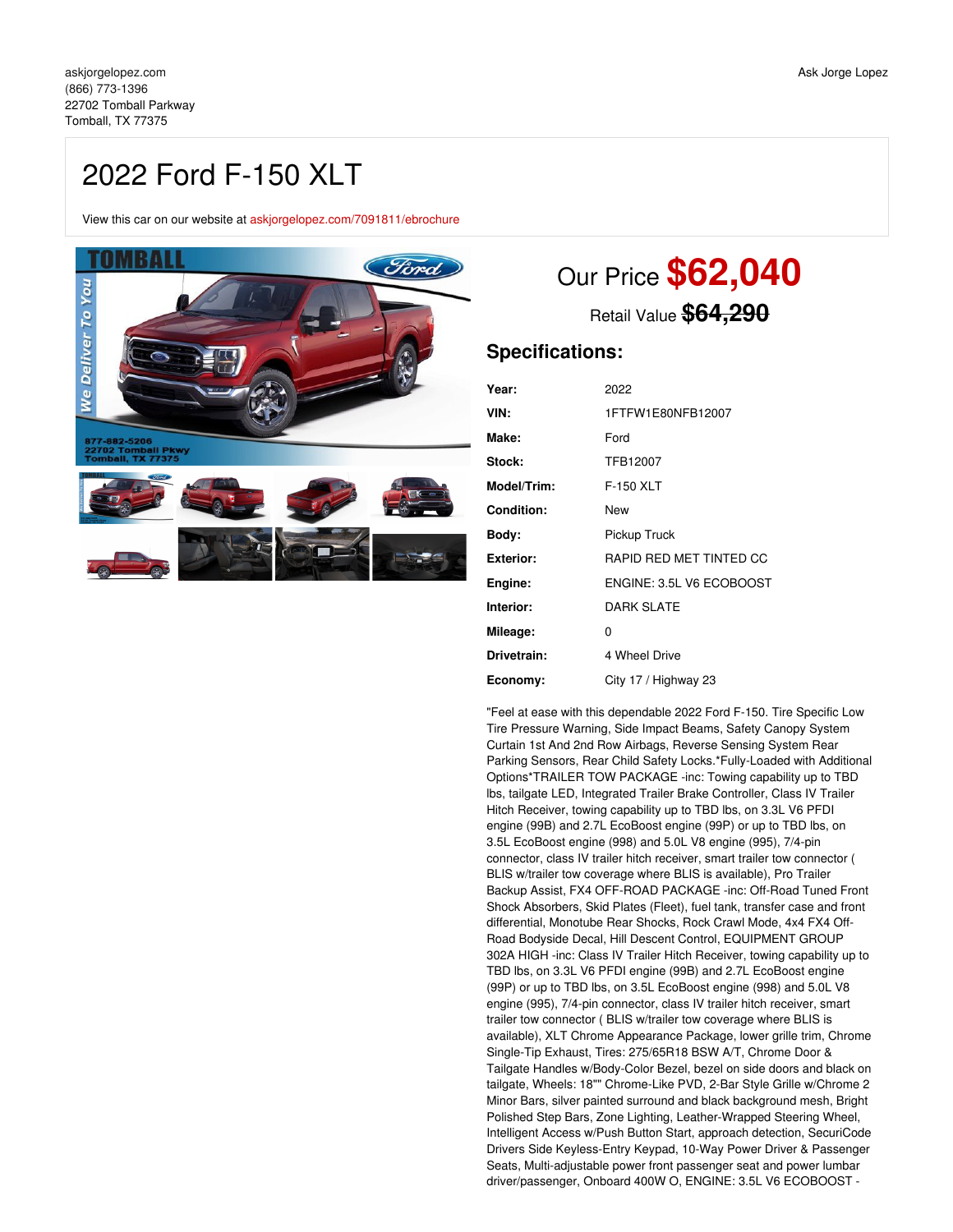inc: auto start-stop technology, GVWR: 7,050 lbs Payload Package, 3.31 Axle Ratio, TIRES: 275/60R20 OWL A/T -inc: 275/65R18 OWL allterrain spare tire, RAPID RED METALLIC TINTED CLEARCOAT, FX4 OFF-ROAD PACKAGE -inc: Off-Road Tuned Front Shock Absorbers, Skid Plates (Fleet), fuel tank, transfer case and front differential, Monotube Rear Shocks, Rock Crawl Mode, 4x4 FX4 Off-Road Bodyside Decal, Hill Descent Control, FRONT LICENSE PLATE BRACKET -inc: Standard in states requiring 2 license plates, optional to all others, FORD CO-PILOT360 ASSIST 2.0 -inc: rain-sensing wipers and forward sensing system, Evasive Steering Assist, Intelligent Adaptive Cruise Control w/Stop & Go, lane centering, Speed Sign Recognition, Connected Built-In Navigation, Navigation services require SYNC4 and FordPass Connect (optional on select vehicles), complimentary connect service and the FordPass app (see FordPass Terms for details), Eligible vehicles receive a complimentary 90-day trial of navigation services that begins on the new vehicle warranty start date, Customers must unlock the navigation service trial by activating the eligible vehicle w/a FordPass member account, If not subscribed by the end of the complimentary period, the navigation service will terminate, Connected service and features depend on compatible AT&T network availability, Evolving technology/cellular networks/vehicle capability may limit functionality and prevent operation of connected features, FordPass App, compatible w/select smartphone platforms, EQUIPMENT GROUP 302A HIGH -inc: Class IV Trailer Hitch Receiver, towing capability up to TBD lbs, on 3.3L V6 PFDI engine (99B) and 2.7L EcoBoost engine (99P) or up to TBD lbs, on 3.5L EcoBoost engine (998) and 5.0L V8 engine (995), 7/4-pin connector, class IV trailer hitch receiver, smart trailer tow connector ( BLIS w/trailer tow coverage where BLIS is available), XLT Chrome Appearance Package, lower grille trim, Chrome Single-Tip Exhaust, Tires: 275/65R18 BSW A/T, Chrome Door & Tailgate Handles w/Body-Color Bezel, bezel on side doors and black on tailgate, Wheels: 18"" Chrome-Like PVD, 2-Bar Style Grille w/Chrome 2 Minor Bars, silver painted surround and black background mesh, Bright Polished Step Bars, Zone Lighting, Leather-Wrapped Steering Wheel, Intelligent Access w/Push Button Start, approach detection, SecuriCode Drivers Side Keyless-Entry Keypad, 10-Way Power Driver & Passenger Seats, Multi-adjustable power front passenger seat and power lumbar driver/passenger, Onboard 400W O.\* Stop By Today \*Come in for a quick visit at Tomball Ford, 22702 Tomball Parkway, Tomball, TX 77375 to claim your Ford F-150!"

driver/passenger, Onboard 400W O, ENGINE: 3.5L V6 ECOBOOST -

2022 Ford F-150 XLT Ask Jorge Lopez - (866) 773-1396 - View this car on our website at[askjorgelopez.com/7091811/ebrochure](https://askjorgelopez.com/vehicle/7091811/2022-ford-f-150-xlt-tomball-tx-77375/7091811/ebrochure)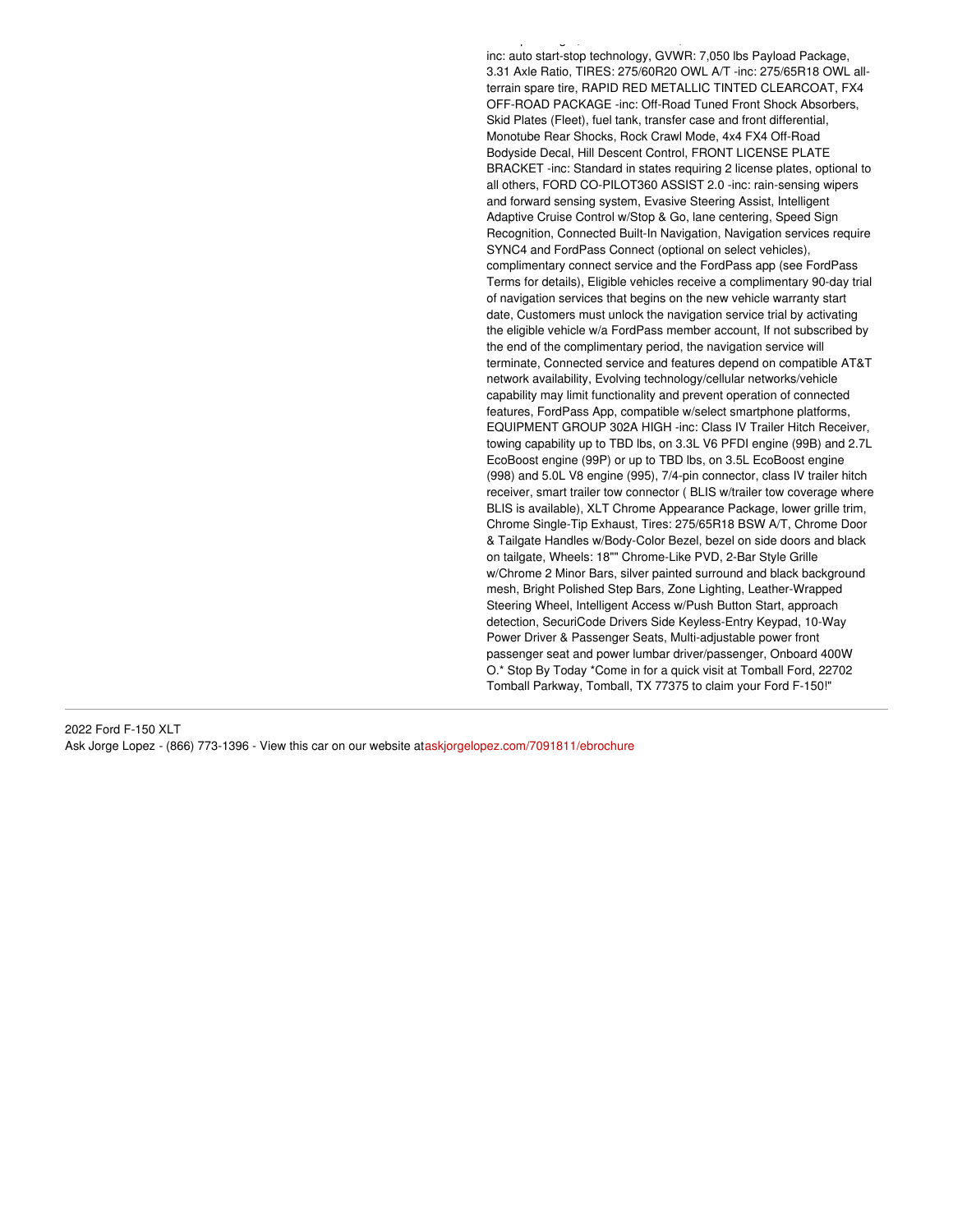

#### 2022 Ford F-150 XLT Ask Jorge Lopez - (866) 773-1396 - View this car on our website at[askjorgelopez.com/7091811/ebrochure](https://askjorgelopez.com/vehicle/7091811/2022-ford-f-150-xlt-tomball-tx-77375/7091811/ebrochure)

# **Installed Options**

### **Interior**

- Cloth 40/20/40 Front Seat -inc: manual driver/passenger lumbar, folding armrest cupholders and storage
- 4-Way Driver Seat -inc: Manual Recline and Fore/Aft Movement
- 4-Way Passenger Seat -inc: Manual Recline and Fore/Aft Movement
- 60-40 Folding Split-Bench Front Facing Fold-Up Cushion Rear Seat
- Manual Tilt/Telescoping Steering Column
- Gauges -inc: Speedometer, Odometer, Voltmeter, Oil Pressure, Engine Coolant Temp, Tachometer, Transmission Fluid Temp and Trip Odometer
- Power Rear Windows- FordPass Connect 4G Mobile Hotspot Internet Access
- Front Cupholder- Rear Cupholder- Compass
- Remote Keyless Entry w/Integrated Key Transmitter, Illuminated Entry and Panic Button
- Cruise Control w/Steering Wheel Controls- Manual Air Conditioning
- HVAC -inc: Underseat Ducts- Locking Glove Box- Full Cloth Headliner
- Urethane Gear Shifter Material
- Interior Trim -inc: Metal-Look Instrument Panel Insert, Cabback Insulator and Chrome/Metal-Look Interior Accents
- Day-Night Rearview Mirror- Driver And Passenger Visor Vanity Mirrors
- Mini Overhead Console w/Storage and 1 12V DC Power Outlet
- Fade-To-Off Interior Lighting- Front And Rear Map Lights
- Full Carpet Floor Covering -inc: Carpet Front And Rear Floor Mats
- Pickup Cargo Box Lights- Smart Device Remote Engine Start
- SYNC 4 -inc: 8" LCD capacitive touchscreen w/swipe capability, wireless phone connection, cloud connected, AppLink w/App catalog, 911 Assist, Apple CarPlay and Android Auto compatibility and digital owners manual
- Instrument Panel Bin, Dashboard Storage, Interior Concealed Storage, Driver / Passenger And Rear Door Bins and Locking 1st Row Underseat Storage
- Power 1st Row Windows w/Driver And Passenger 1-Touch Up/Down
- Delayed Accessory Power- Power Door Locks w/Autolock Feature- Outside Temp Gauge
- Analog Appearance- 2 Seatback Storage Pockets- Seats w/Cloth Back Material
- Manual Adjustable Front Head Restraints and Manual Adjustable Rear Head Restraints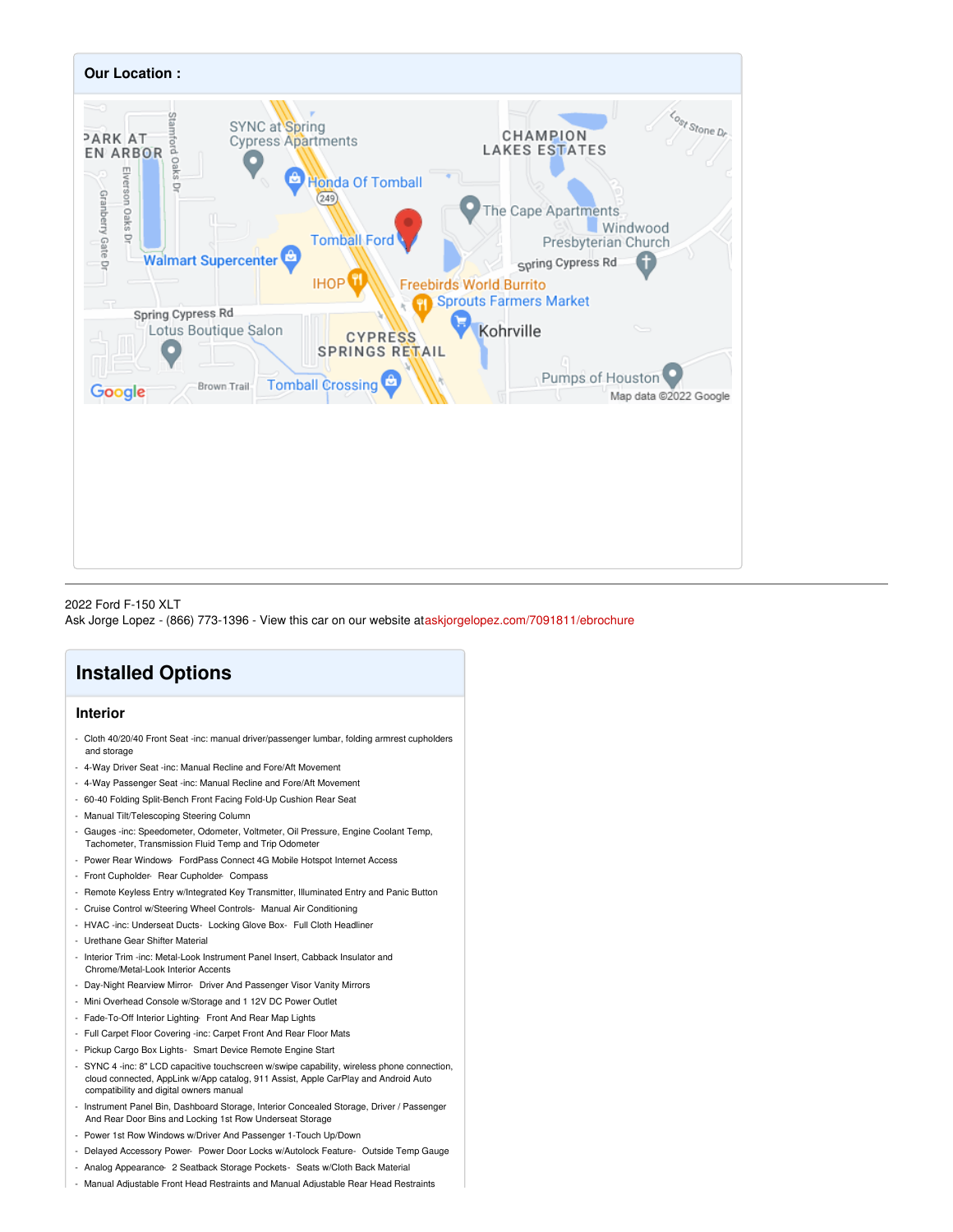- Manual Adjustable Front Head Restraints and Manual Adjustable Rear Head Restraints - Securilock Anti-Theft Ignition (pats) Engine Immobilizer- Perimeter Alarm
- 
- 1 12V DC Power Outlet- Air Filtration

#### **Exterior**

- Wheels: 17" Silver Painted Aluminum- Tires: 265/70R17 BSW A/T- Regular Box Style
- Steel Spare Wheel- Full-Size Spare Tire Stored Underbody w/Crankdown
- Clearcoat Paint- Chrome Rear Step Bumper
- Chrome Front Bumper w/Body-Colored Rub Strip/Fascia Accent and 2 Tow Hooks
- Black Side Windows Trim- Black Door Handles
- Black Power Heated Side Mirrors w/Manual Folding- Fixed Rear Window w/Defroster
- Variable Intermittent Wipers- Deep Tinted Glass- Aluminum Panels
- Black Grille w/Chrome Surround- Tailgate Rear Cargo Access
- Tailgate/Rear Door Lock Included w/Power Door Locks
- Cargo Lamp w/High Mount Stop Light
- Ford Co-Pilot360 Autolamp Auto On/Off Aero-Composite Halogen Auto High-Beam Daytime Running Lights Preference Setting Headlamps w/Delay-Off
- Front Fog Lamps- Perimeter/Approach Lights- Headlights-Automatic Highbeams

#### **Safety**

- Cloth 40/20/40 Front Seat -inc: manual driver/passenger lumbar, folding armrest cupholders and storage
- 4-Way Driver Seat -inc: Manual Recline and Fore/Aft Movement
- 4-Way Passenger Seat -inc: Manual Recline and Fore/Aft Movement
- 60-40 Folding Split-Bench Front Facing Fold-Up Cushion Rear Seat
- Manual Tilt/Telescoping Steering Column
- Gauges -inc: Speedometer, Odometer, Voltmeter, Oil Pressure, Engine Coolant Temp, Tachometer, Transmission Fluid Temp and Trip Odometer
- Power Rear Windows- FordPass Connect 4G Mobile Hotspot Internet Access
- Front Cupholder- Rear Cupholder- Compass
- Remote Keyless Entry w/Integrated Key Transmitter, Illuminated Entry and Panic Button
- Cruise Control w/Steering Wheel Controls- Manual Air Conditioning
- HVAC -inc: Underseat Ducts- Locking Glove Box- Full Cloth Headliner
- Urethane Gear Shifter Material
- Interior Trim -inc: Metal-Look Instrument Panel Insert, Cabback Insulator and Chrome/Metal-Look Interior Accents
- Day-Night Rearview Mirror- Driver And Passenger Visor Vanity Mirrors
- Mini Overhead Console w/Storage and 1 12V DC Power Outlet
- Fade-To-Off Interior Lighting- Front And Rear Map Lights
- Full Carpet Floor Covering -inc: Carpet Front And Rear Floor Mats
- Pickup Cargo Box Lights- Smart Device Remote Engine Start
- SYNC 4 -inc: 8" LCD capacitive touchscreen w/swipe capability, wireless phone connection, cloud connected, AppLink w/App catalog, 911 Assist, Apple CarPlay and Android Auto compatibility and digital owners manual
- Instrument Panel Bin, Dashboard Storage, Interior Concealed Storage, Driver / Passenger And Rear Door Bins and Locking 1st Row Underseat Storage
- Power 1st Row Windows w/Driver And Passenger 1-Touch Up/Down
- Delayed Accessory Power- Power Door Locks w/Autolock Feature- Outside Temp Gauge
- Analog Appearance- 2 Seatback Storage Pockets- Seats w/Cloth Back Material
- Manual Adjustable Front Head Restraints and Manual Adjustable Rear Head Restraints
- Securilock Anti-Theft Ignition (pats) Engine Immobilizer- Perimeter Alarm
- 1 12V DC Power Outlet- Air Filtration

#### **Mechanical**

- Engine: 3.3L V6 PFDI -inc: auto start-stop technology and flex-fuel capability
- Transmission: Electronic 10-Speed Automatic -inc: selectable drive modes: normal, ECO, sport, tow/haul, slippery, deep snow/sand and mud/rut
- 3.73 Axle Ratio- GVWR: 6,470 lbs Payload Package- Electronic Transfer Case
- Part-Time Four-Wheel Drive
- 70-Amp/Hr 610CCA Maintenance-Free Battery w/Run Down Protection
- 200 Amp Alternator- Towing Equipment -inc: Trailer Sway Control Trailer Wiring Harness
- 1765# Maximum Payload- HD Shock Absorbers- Front Anti-Roll Bar
- Electric Power-Assist Speed-Sensing Steering- Single Stainless Steel Exhaust
- 26 Gal. Fuel Tank- Auto Locking Hubs
- Double Wishbone Front Suspension w/Coil Springs
- Leaf Rear Suspension w/Leaf Springs
- 4-Wheel Disc Brakes w/4-Wheel ABS, Front And Rear Vented Discs, Brake Assist, Hill Hold Control and Electric Parking Brake

# **Option Packages**